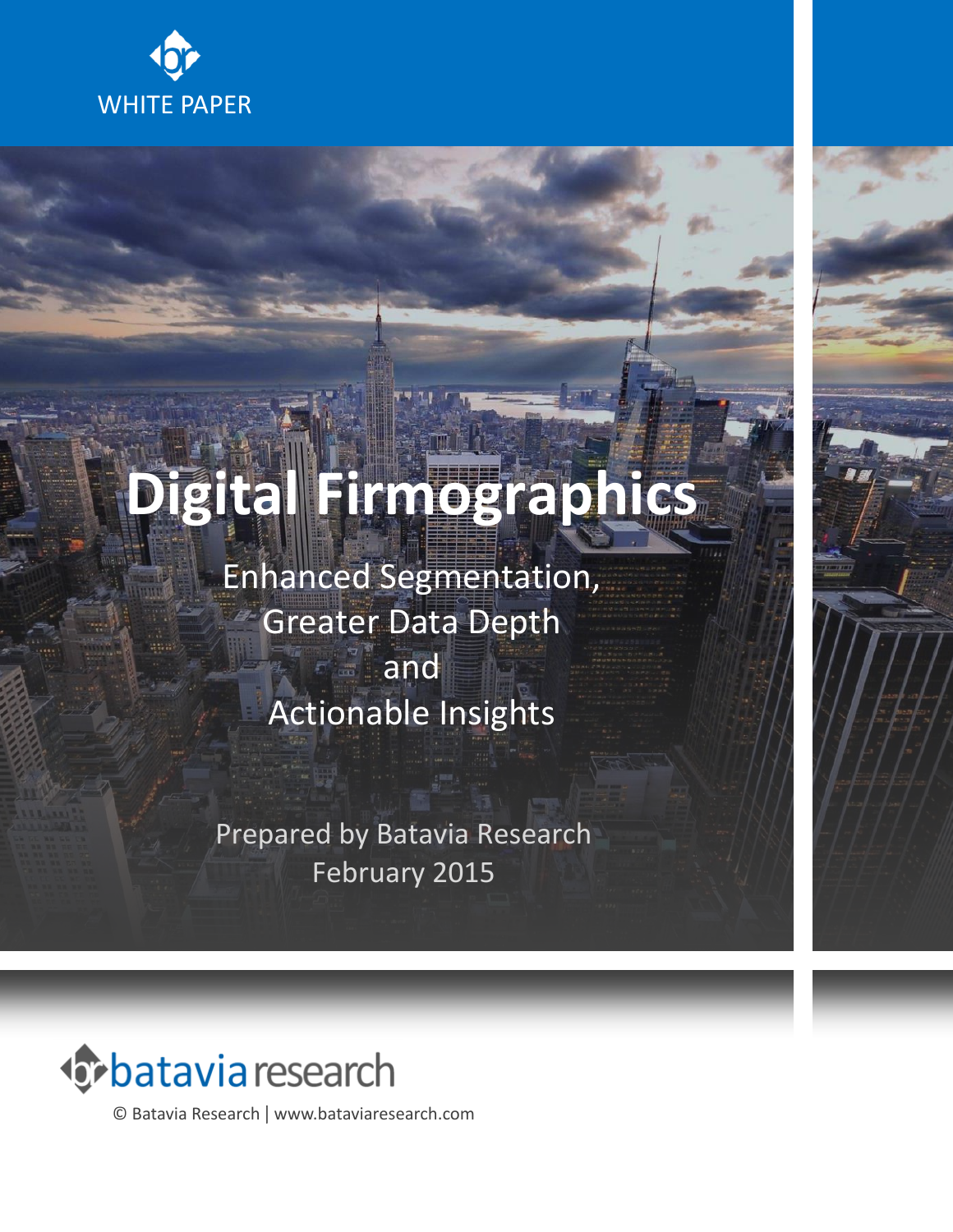

# **Introduction**

Having an online presence is arguably a requirement for any business today. It is estimated that 6 million businesses conduct meaningful commerce in the United States and that nearly  $60\%$ <sup>1</sup> of these businesses have at least a web site or social media presence. Moreover, nearly 85%<sup>2</sup> of businesses starting up are establishing an online presence. This white paper explores the data that can be collected from a business' digital presence and the opportunity for expanded market segmentation and new actionable insights.

As a part of this online presence, businesses are facilitating commerce and consumer engagement with more transparency than ever before. And the pace is quickening. The data and signals produced from this enormous amount of online activity represent new opportunities unavailable from traditional sources. The internet is today's "Main Street", and businesses are opening their store fronts. Digital firmographics is a vital dimension that will more accurately reflect the nature of a business.

Based on the work being done at Batavia Research (BR), the term "digital firmographics" has been coined to characterize the insights and behavior of an organization based on and derived from their various online activities. It adds depth to existing traditional firmographics and provides additional segmentation and insights.

This white paper is prepared by Batavia Research to explain what digital firmographics are and more importantly how it strengthens traditional characteristics and provides actionable insights to help companies …

- reduce the cost of data verification
- enrich existing business records and provide deeper depth of data
- improve the effectiveness of marketing and sales
- reduce financial risk and exposure

Digital firmographics represent a "new data frontier" that cannot be ignored. Recognizing and embracing this opportunity will ultimately translate into improved gains and minimized losses.

## **Limitations of Traditional Firmographics**

In its simplest form, businesses can be characterized by industry, location, size, status, structure and performance<sup>3</sup>. Of course these segmentation categories and related attributes can get much more granular depending on the objectives of the user.

 $\overline{a}$ 

<sup>&</sup>lt;sup>1</sup> J. Smith, T. (2013, January 5). What Are Firmographics? Retrieved February 13, 2015, from http://www.wiglafjournal.com/marketing/2013/01/what-are-firmographics/

<sup>&</sup>lt;sup>2</sup> Ickert, D., & McCracken, T. (2013, September 16). 2013 Small Business Technology Survey. Retrieved February 13, 2015, from http://www.nsba.biz/?cat=131

<sup>3</sup> Henning, J. (Ed.). (2008, September 16). Firmographics. Retrieved February 13, 2015, from http://en.wikipedia.org/wiki/Firmographics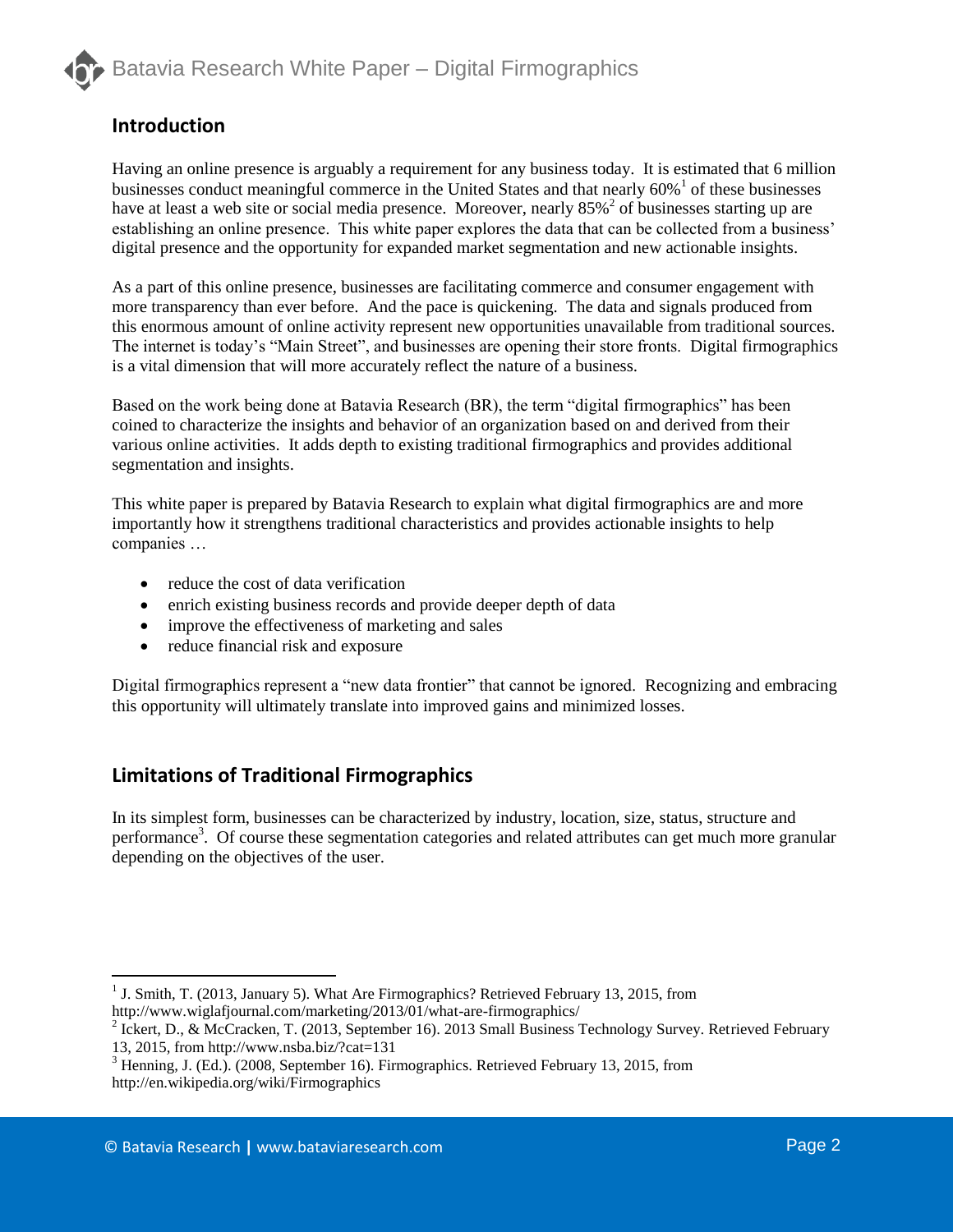

As suggested by Doug Goldstein<sup>4</sup> ...

"*Segmentation is simply the grouping together of customers based on similarities they share with respect to any dimensions you deem relevant to the business. Dimensions could include; customer needs, channel preferences, interest in specific product features, customer profitability– the list goes on."*

Aside from public companies and large organizations where data is easily accessible, data on small and medium size companies is typically derived from various secondary sources. These secondary sources frequently lack the timeliness and accuracy of first-hand sources. First-hand data (for the purposes of this whitepaper) is the result of organizations intentionally sharing and updating information about themselves on various digital locations. These locations could include company websites, blogs, and social profiles, among others which will be discussed.

As an example, characteristics such as SIC codes are released every 5 years and, when they are, it's typically more than a year old<sup>5</sup>. Other data such as trade data is often available on a monthly or quarterly basis. Consequentially, many of the characteristics derived may be an untimely reflection of the past rather than an accurate depiction of the present. On the flip side, when companies intentionally publish content and information they want known about their business, this first-hand data is often more reliable and timely.

# **What Does Digital Firmographics Data Include?**

There are fundamentally three (3) ways for a company to create and maintain an online presence. They include what is referred to as "owned", "paid" and "earned." The diagram below summarizes this.



*Figure 1 - Digital Marketing Trifecta*

 $\overline{a}$ 

 $4$  Goldstein, D. (2013, October 24). Firmographics – Engaging B2B Target Market Segmentation. Retrieved February 17, 2015, from http://bizshifts-trends.com/2013/10/24/firmographics-rethink-b2b-target-marketsegmentation-match-making-customer-profiling-mapping/

<sup>&</sup>lt;sup>5</sup> Smith, T. (2004, April 1). Relevancy of Market Research in Business Markets. Retrieved February 18, 2015, from http://www.wiglafjournal.com/marketing/2004/04/relevancy-of-market-research-in-business-markets/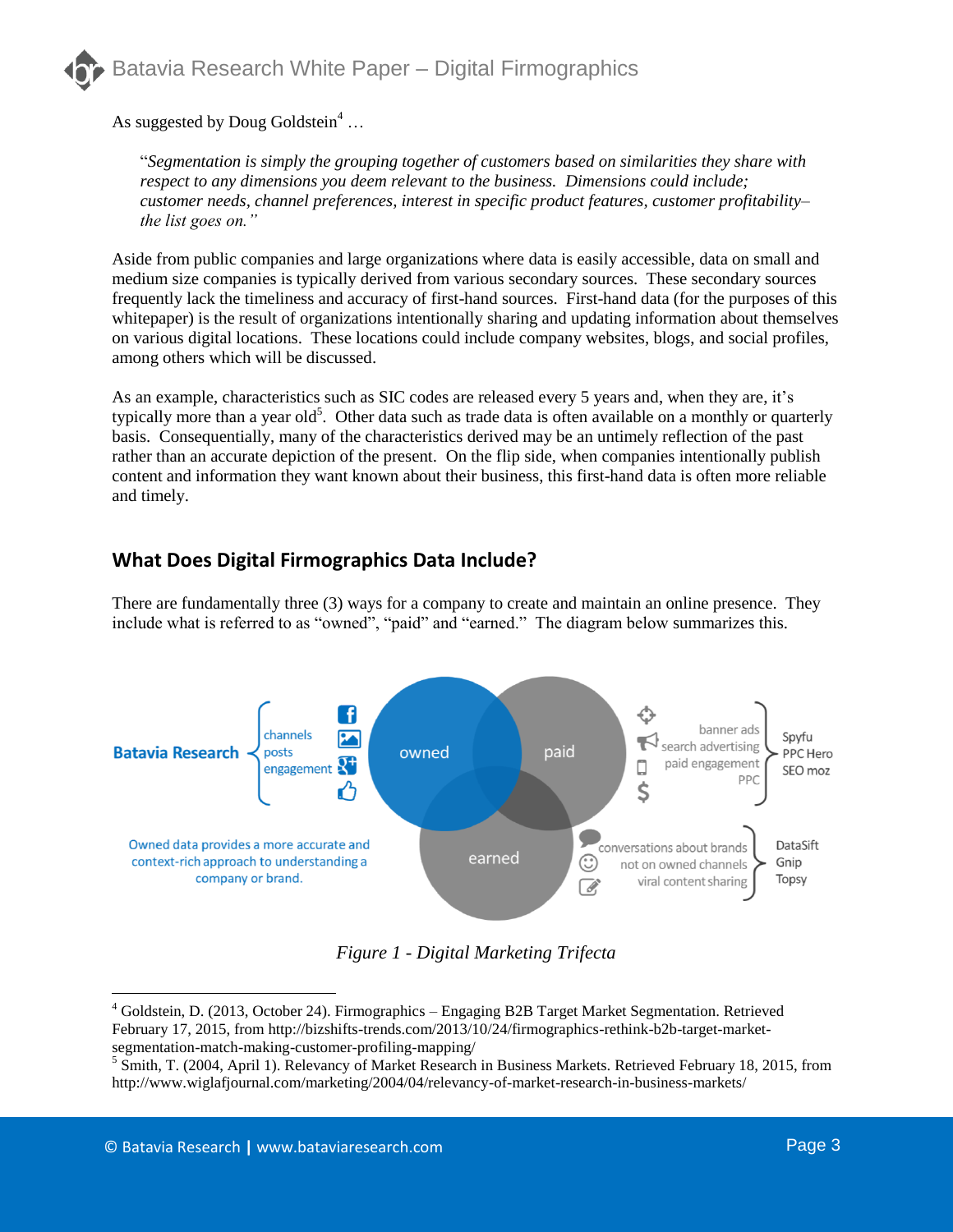The "owned" space is reflected by a company's online presence and activity that is intentional and selfadministered. This includes their website, social media profiles, communities, blogs, support forums and so on. Often times, these properties and related activities are collectively referred to as "content marketing". Content marketing reflects the idea of establishing presence and brand recognition via blogs, videos, presentations, etc., and is vital to establishing a "digital storefront." This owned content and activity ultimately builds presence and drives traffic.

Companies that want to accelerate their visibility can also "pay" their way in. Google, for example, has helped many organizations facilitate their "paid" strategies through search advertising. The activities can range from simple "pay per click" key word campaigns to sophisticated ad placement and insertion techniques. The very nature of this approach inherently demands a sustained effort.

And the third grouping is referred to as "earned" or "user generated content". This can include third party conversations and engagement around a company's content or brand. Companies have far less control over what users say and how they share. Social media sites, blogs and review sites are places where users can generate comments and express sentiment. Often times, "earned" conversations in the social stream are disconnected from a company's owned properties.

The reality is that there is overlap for the three groupings as shown in the diagram. For example, companies use their "owned" social profiles for paid campaigns. Case in point … companies can pay Facebook to promote a post or page. Prospects, users and other interested parties can comment and share the content produced by a company.

The key takeaway from *Figure 1* is that digital firmographics is primarily the product of the "owned" space and the overlaps extended to the paid and earned areas. It is a rollup of information that can be derived from the company's website, all of their various digital and social properties, the content and media posts, and the engagements.

Traditional firmographics can be augmented with digital firmographics. *Figure 2* in the diagram below identifies a sampling of these characteristics and the value digital firmographics can add to the depth of these company attributes.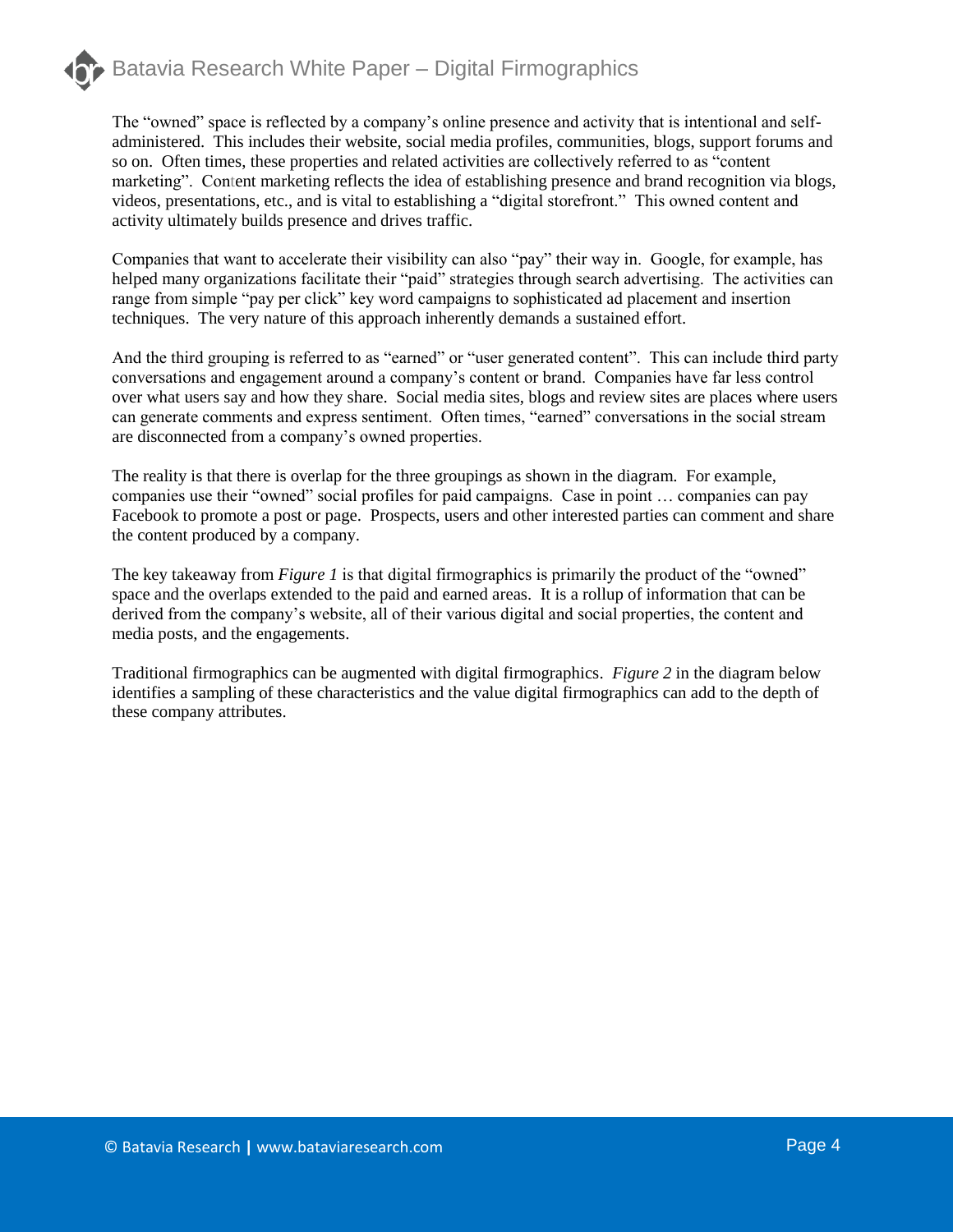

#### **Digital Firmographic Attribute Depth**

*Figure 2 – Digital Firmographics Augmentation Areas*

Other digital firmographic data that can be derived from a company's online activities that extends beyond traditional characteristics include …

- content marketing profiles
- social media marketing performance
- social media channels and handles
- customer sentiment and engagement
- automated marketing and CMS technology usage
- consumer engagement
- "built with" technical data
- corporate affiliations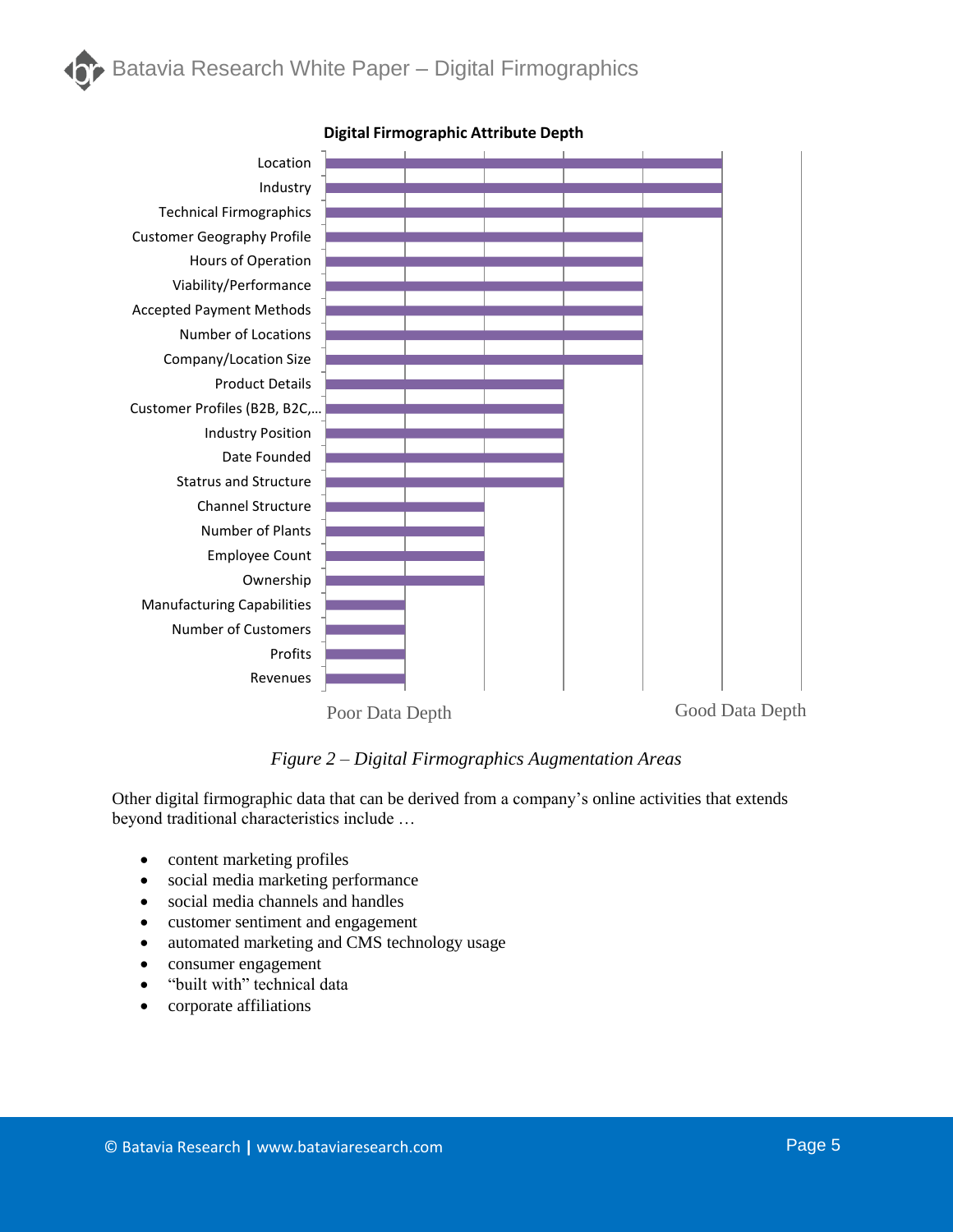Just as traditional firmographics data is collected on a periodic basis, digital data must be collected on a recurring basis. In fact, given the granularity available in some of the insights and their time series dependencies, Batavia Research has shown that weekly updates provide the optimum interval period.

# **Authoritative and Timeliness**

An important distinction between the nature of traditional and digital firmographic data is its credibility and timeliness. The figure below highlights the nature of various data sources in relationship to their credibility and timeliness of availability.

| Data Credibility & Timeliness Quadrants       |                                    |
|-----------------------------------------------|------------------------------------|
| <b>Real Time</b>                              |                                    |
| E.g. Social media<br>Monitoring and Listening | • Digital Firmographics            |
| <b>Secondary Source</b>                       | <b>First-Hand Source</b>           |
| <b>• Traditional Firmographics</b>            | E.g. Publicly available Financials |
| Low Frequency Updates                         |                                    |

*Figure 3- Data Credibility & Timeliness Quadrants*

Digital firmographics is inherently a high velocity data source that can support real-time updates for many of its attributes. Moreover, many digital firmographic attributes are more credible than traditional sources because they are derived from the "owned" digital presence maintained by a company.

For example, if a company changes their address, this could be detected and flagged within hour to days rather than quarterly or annually. If there is a significant change in the "content marketing" initiatives of a business … frequent refresh periods can also help identify trends and changes over time that would be difficult to detect in annual or quarterly snapshots.

Digital firmographics delivers improved authority and significantly reduces the intervals for updates. Given the dynamic and fast changing nature of digital activities, it would only make sense to capture these characteristics and insights that parallel the speed of change.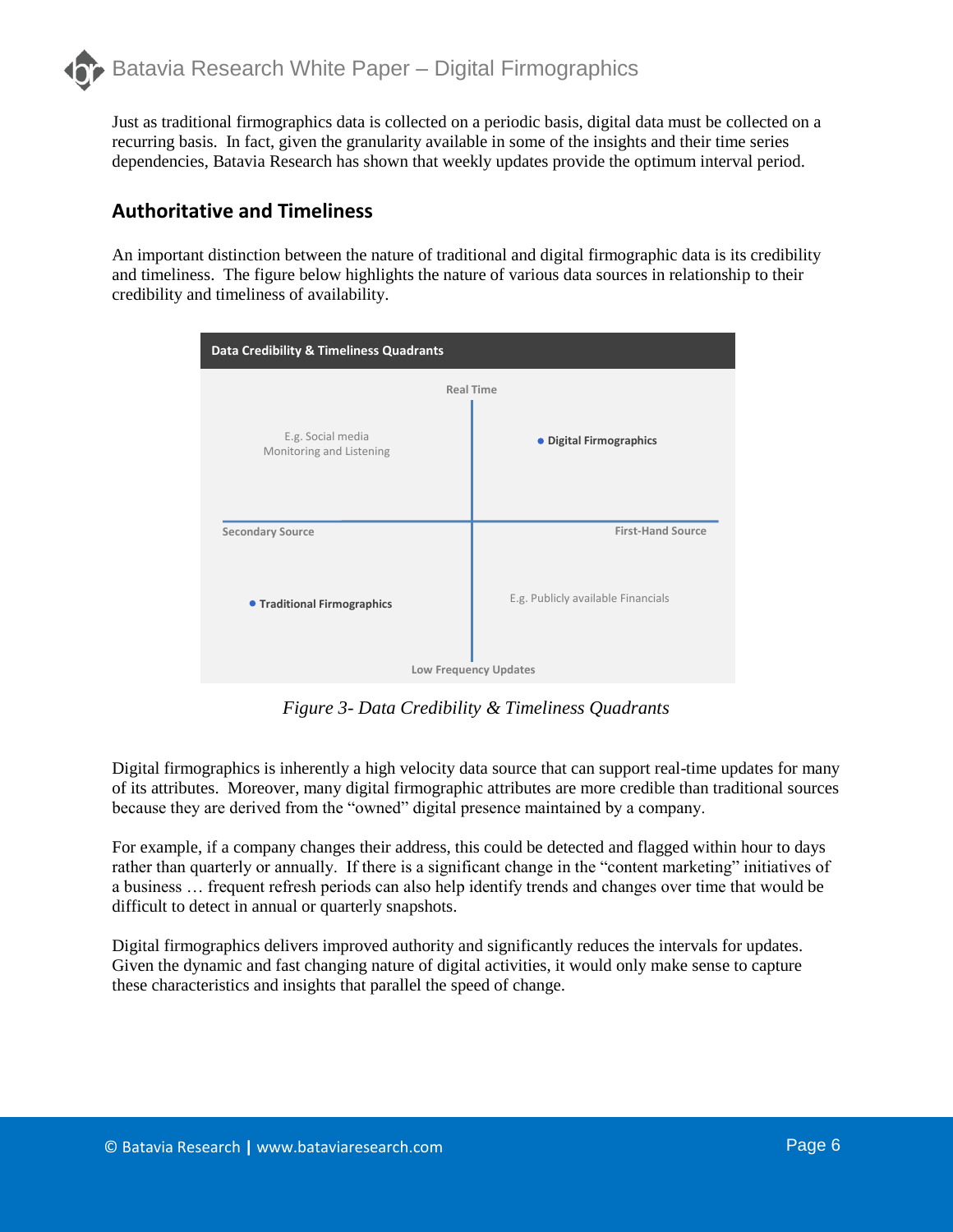# **Applications**

As with traditional firmographics the range of applications and use-cases are diverse. With the addition of digital firmographics, segmentation options and applications become even more powerful.

Highlighted below are several specific application areas where digital firmographics have added value.

#### **Data Verification and Hygiene**

As suggested earlier, digital firmographic data represents credible and current data. As a result, its application for data verification and hygiene is ideal. Location, phone numbers, hours of operations (store), and so on, are maintained and updated by owners of the data themselves. The reality is that there is no other public forum that allows companies to do this … especially for the private SMBs.

One of the more significant insights that can be derived from digital firmographics is the operating status of an organization. This can play an important role in the verification and hygiene of a company record. Knowing that a company is no longer operating can reduce the priority and/or eliminate the need for verification altogether.

According to the SBA $<sup>6</sup>$ , about 10-12% of companies are opened and closed annually. This "churn" rate</sup> represents a costly verification effort. And a far greater number of companies have changes to their basic information such as address, employee count or contact information. By leveraging digital firmographics, the "call and verify" costs associated with keeping records up to date can be significantly reduced.

### **Data Enrichment**

There no question … greater data depth drives greater segmentation granularity, improved filtering, and expanded and richer insights and indices. Moreover an online presence is becoming a prerequisite part of commercial activity. Bringing digital firmographics into the data mix and characterizing what companies are doing online is vital to getting a complete profile of a company. However, digital firmographics goes well beyond enriching tradition data and flat files. The data offers a new perspective on commercial entities that includes unstructured content and media, consumer engagement and conversations and much more.

#### **Identifying New Companies**

 $\overline{a}$ 

As noted earlier, nearly 10-12% of private businesses in North America go out of business and are replaced with new entrants every year. This annual churn equates to roughly 1.6 million companies. These new companies are usually off the radar of the large business information providers until public records have been processed and published or trade line data is absorbed. Leveraging digital firmographics can bypass slow-moving public records and trade data and discover new entrants on a real time basis … regardless of the industry or region.

 $6$  "U.S. Small Business Administration Office of Advocacy, published in September 2012"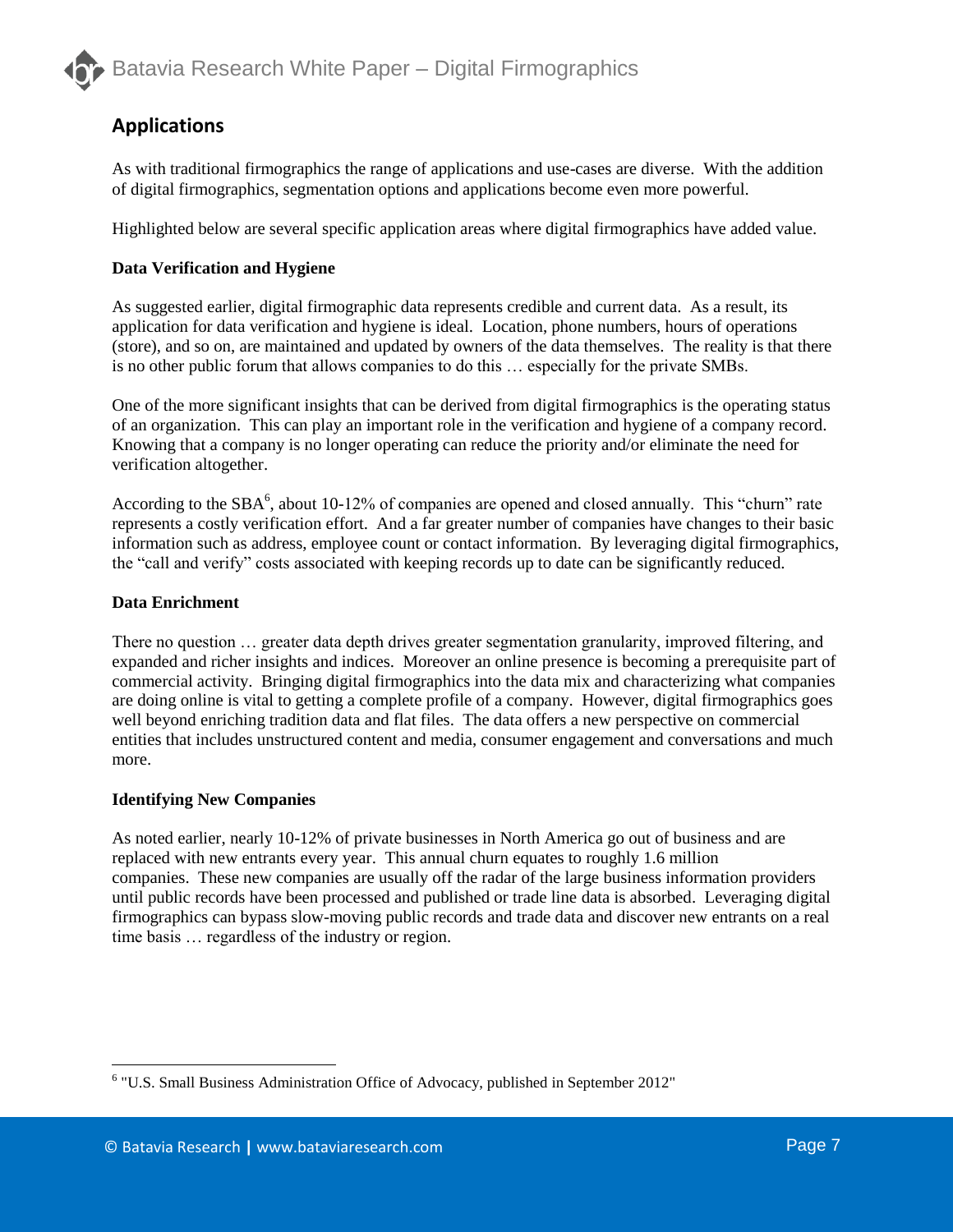

#### **Sales Enablement**

Everyone wants "accelerated sales cycles". In particular, how can organizations stuff the top of the funnel with less effort and in a shorter period of time? Digital firmographics can arm sales teams to prioritize opportunities, improve relevancy, and reduce discovery costs.

Digital firmographics data is empirical. There is nothing subjective about it. It accurately reflects nature and activities of a business. Hence, this sets up the opportunity to meet the prospect at their point need and activate conversation.

One specific area of application would be in the marketing services and the automation/technology space. Digital firmographics can help characterize the marketing tools and technologies a company uses, the platform(s) supporting a website, and even a company's overall social media marketing activity and strategy.

#### **Competitive Analysis**

Sizing up the competition is a cornerstone of any business plan. It's relevant to the SWOT analysis process, messaging and marketing tactics, and potentially product/offering priorities. Digital firmographics gives insights that traditional data sources simply lack.

Understanding what the competition uses for their digital channels, the messages and topics emphasized, media variations (blogs, presentations, videos), and who their engagers are for example, are invaluable assets. Moreover, the signals and proxies produced over time can provide powerful historic insights and trends.

By leveraging alerting options, these critical intelligence insights can be pushed-out in nearly real time. Examples include …

- identifying customers that are talking to your competitors
- flagging competitor content that is "moving the needle" with engagements
- trending topics in your industry

Illuminating these insights and countless others can help organizations counter and/or adjust in a fast paced competitive landscape.

#### **Market Research and Trend Analysis**

Digital firmographics provides a range of data that can support company specific research but also macro analysis of an industry or trend. Research application include …

- consumer behavior
- consumer sentiment
- content performance
- digital marketing budgeting
- marketing mix analysis
- marketing tool usage
- media mix analysis
- social media performance and usage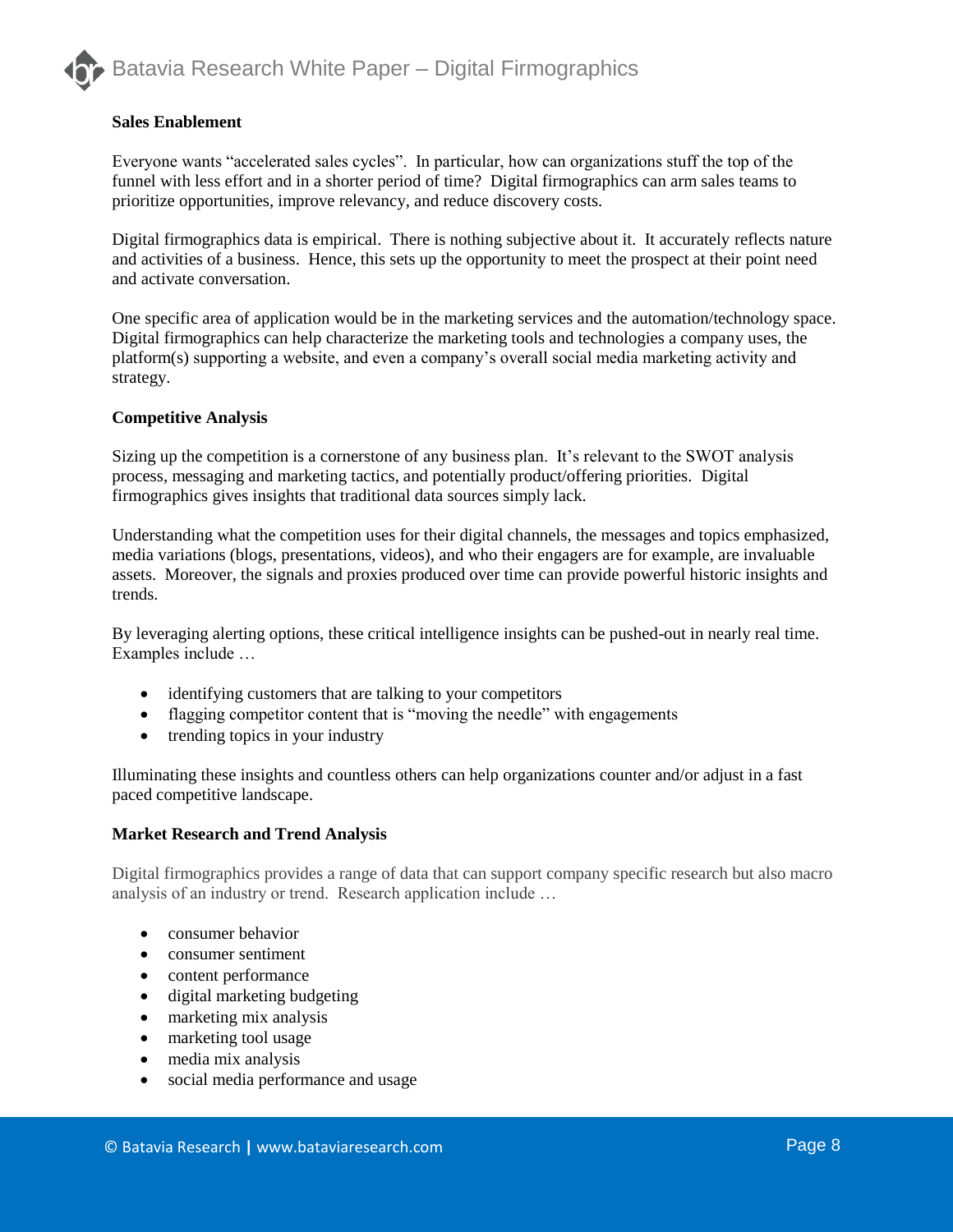

- social media "entity handle" mapping
- technology usage

#### **Risk Analysis of Private Businesses**

Understanding the creditworthiness and going concern of small private companies has been elusive compared to public companies or even individual consumers. For very small companies, it might be enough to simply profile risk using the owner(s) personal credit. However, as a private company grows, there are few ways to profile the risk an organization might pose in a supply change or for a loan officer.

Many of the digital firmographic attributes can be used to determine the going concern of a private company. This is especially true when the variables are considered over a period of time and patterns emerge. The more historic data collected on a company can only strengthen the predictive insights.

By combining numerous signals and correlating them to industry, seasonality, etc. can contribute to a so called "business health indicator" score. The score can determine the going concern of a company and ultimately whether a company is still operating.

#### **Company News Alerts**

Digital firmographics provides a constant supply of unstructured data reflecting what an organization is talking about and how people are engaging. This "raw news" is a contrast to traditional news aggregators and sources because it is firsthand, timely and in-depth.

Companies are increasingly disclosing product releases, strategic changes and even executive changes on their digital properties (e.g. blogs, social media, and website) before broader releases occur through traditional outlets or wire services. This trend is allowing people to bypasses the edited and curated content associated with second hand sources. Ultimately, because raw news is first-hand, it is more accurate and credible.

There's also the issue of timeliness. Digital firmographics can help make sense of newsworthy company information in almost real time. The value of this is best illustrated through time-sensitive industries like finance which monitor posts and comments from corporate twitter accounts and blogs.

One of the more interesting things about deriving news from digital firmographics is that it is not only collecting first-hand information from the company but also from the consumers who've engaged a particular brand. This engagement data can reveal market sentiment toward the brand and flag systemic issues at an organization before it becomes a headline.

#### **Unstructured Social Data Attribution**

Today, unstructured data is being generated and collected at volumes and velocities that were unimaginable even a few years ago. However, the insights and signals buried in unstructured posts and comments are still hard to find. This difficulty has called into question the ultimate value of unstructured social data.

A key part of the problem is that high-volume social data providers don't attribute posts, comments or user handles to a company or commercial entity. Attribution would ultimately require mapping each company to their social handles at channels such as Twitter or Facebook.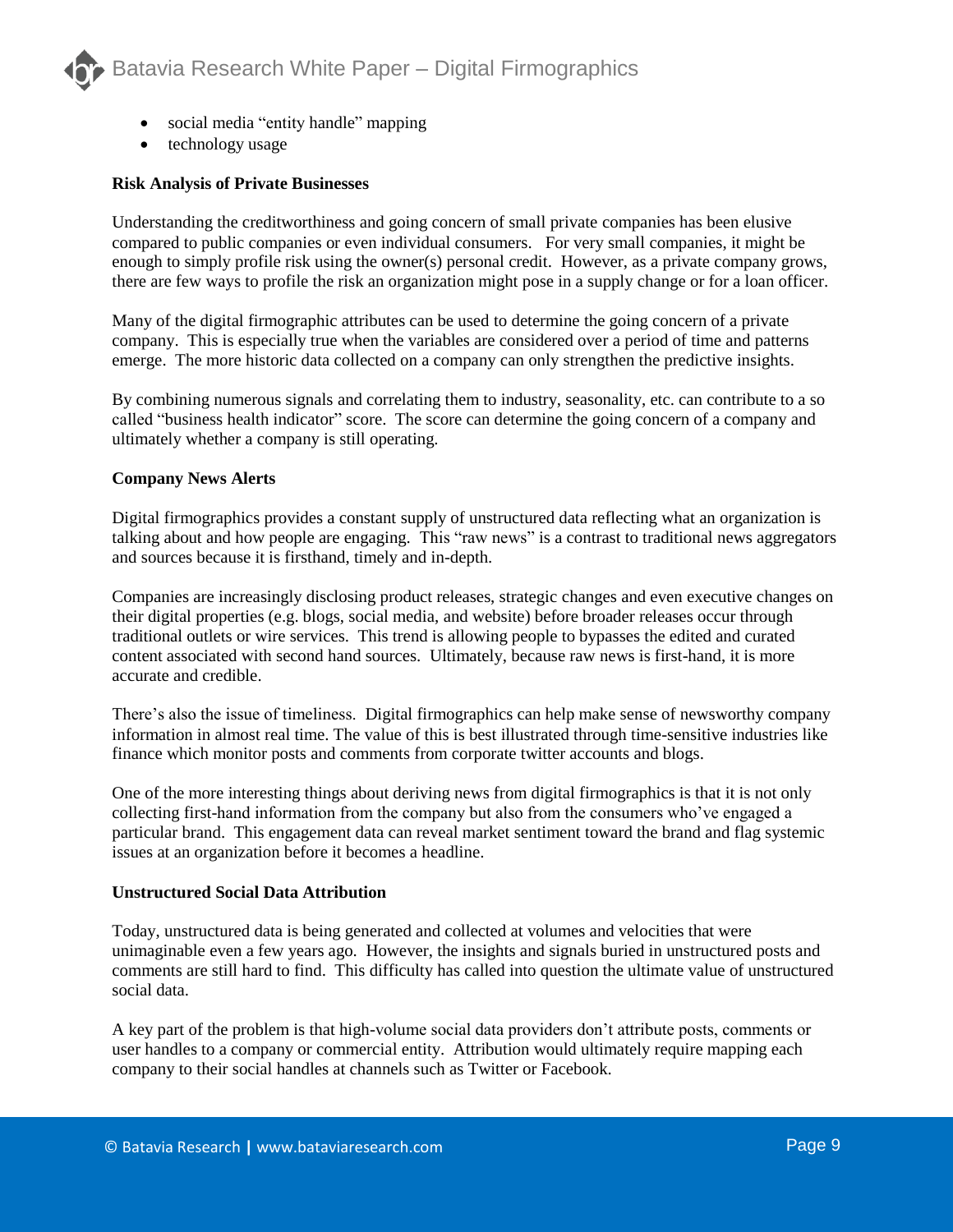

Digital firmographics on the other hand includes data that maps organizations to their social handles, profiles, and user names. This data mapping provides the attribution needed to finally make sense of unstructured social media data. Ultimately, digital firmographics can help uncover a new layer of value by adding context to unstructured data generated on social networks.

## **Concluding Remarks**

Companies are establishing their online presence and engaging users at an increasingly faster pace. The internet is becoming the global "Main Street" and digital firmographics represent the companies' "store fronts". This data is a vital dimension to a company's overall profile.

The cornerstone of digital firmographics is a company's "owned" channels, content and engagements. "Owned" activity is first-hand and is inherently a more accurate and current source of information.

Digital firmographics dramatically extends the value of existing company data and supports applications that range from marketing research to commercial risk analysis. Below is summary of the applications discussed earlier...

- Data Verification and Hygiene
- Data Enrichment
- Identifying New Companies
- Sales Enablement
- Competitive Analysis
- Market Research and Trend Analysis
- Risk Analysis of Private Businesses
- Company News Alerts
- Unstructured Social Data Attribution

Ultimately digital firmographics represent a "new data frontier" that cannot be ignored. Recognizing and embracing this opportunity will ultimately translate into improved gains and minimized losses.